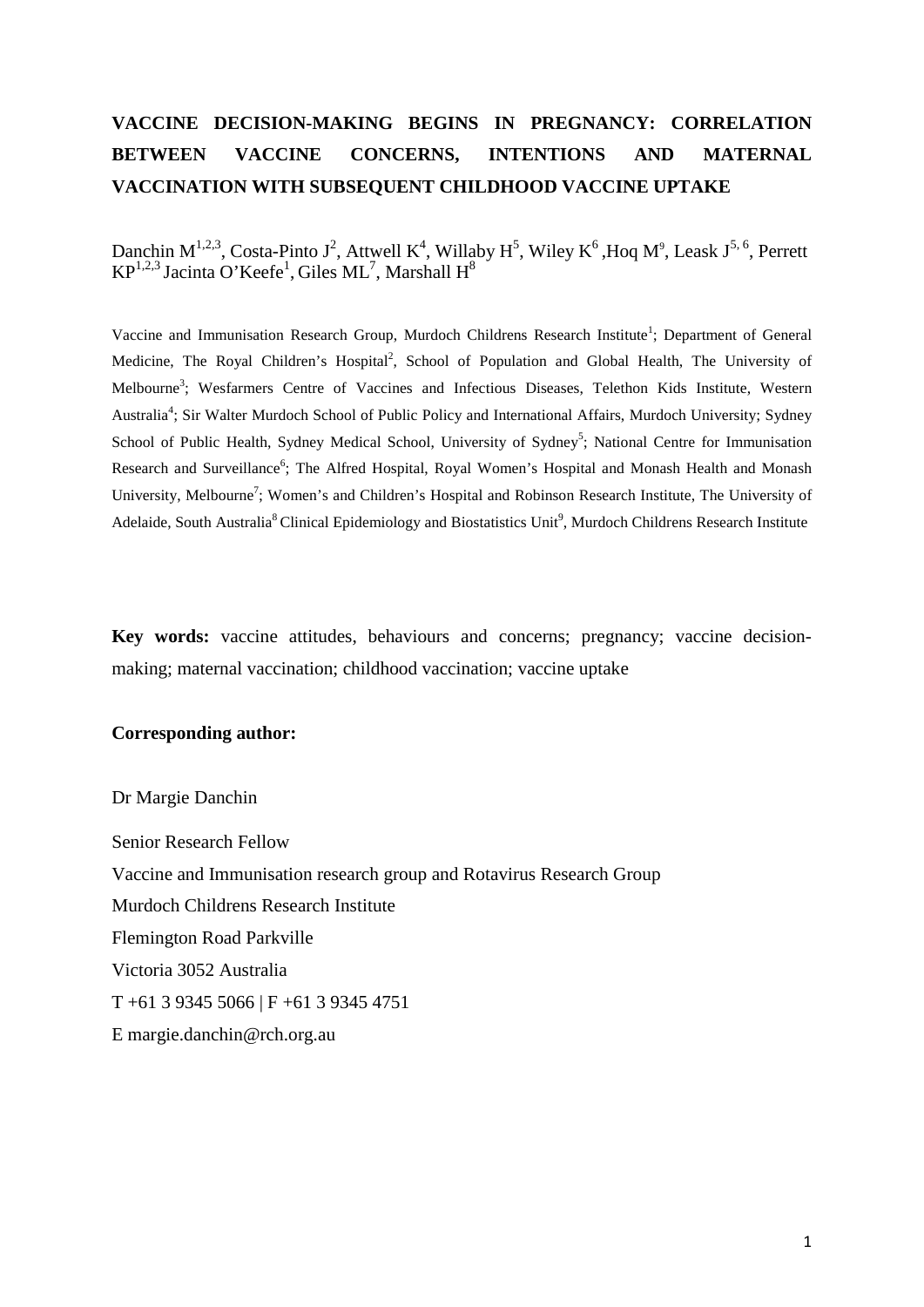# **Abstract**

## **Introduction**

Maternal and childhood vaccine decision-making begins prenatally. Amongst pregnant Australian women we aimed to ascertain vaccine information received, maternal immunisation uptake and attitudes and concerns regarding childhood vaccination. We also aimed to determine any correlation between a) intentions for childhood vaccination, (b) concerns about pregnancy vaccination, (c) socioeconomic status (SES) and (d) uptake of influenza and pertussis vaccines during pregnancy and routine vaccines during childhood.

#### **Methods**

Women attending public antenatal clinics were recruited in three Australian states. Surveys were completed on iPads. Follow-up phone surveys were done three to six months post delivery, and infant vaccination status obtained via the Australian Childhood Immunisation Register (ACIR).

# **Results**

Between October 2015 and March 2016, 975 (82%) of 1184 mothers consented and 406 (42%) agreed to a follow up survey, post delivery. First-time mothers (445; 49%) had significantly more vaccine concerns in pregnancy and only 73% had made a decision about childhood vaccination compared to 89% of mothers with existing children (p-value <0.001). 66% of mothers reported receiving enough information during pregnancy on childhood vaccination. In the post delivery survey, 46% and 82% of mothers reported receiving pregnancy influenza and pertussis vaccines respectively. Vaccine intentions and some vaccine concerns were correlated with vaccine uptake post delivery. There was no association between reported maternal vaccine uptake or SES and childhood vaccine uptake.

## **Conclusion**

First time mothers are more vaccine hesitant and undecided about childhood vaccination, and only two thirds of all mothers believed they received enough information during pregnancy. New interventions to improve both education and communication on childhood and maternal vaccines, delivered by midwives in the Australian public hospital system, may reduce vaccine hesitancy for all mothers in pregnancy and post delivery, particularly first-time mothers.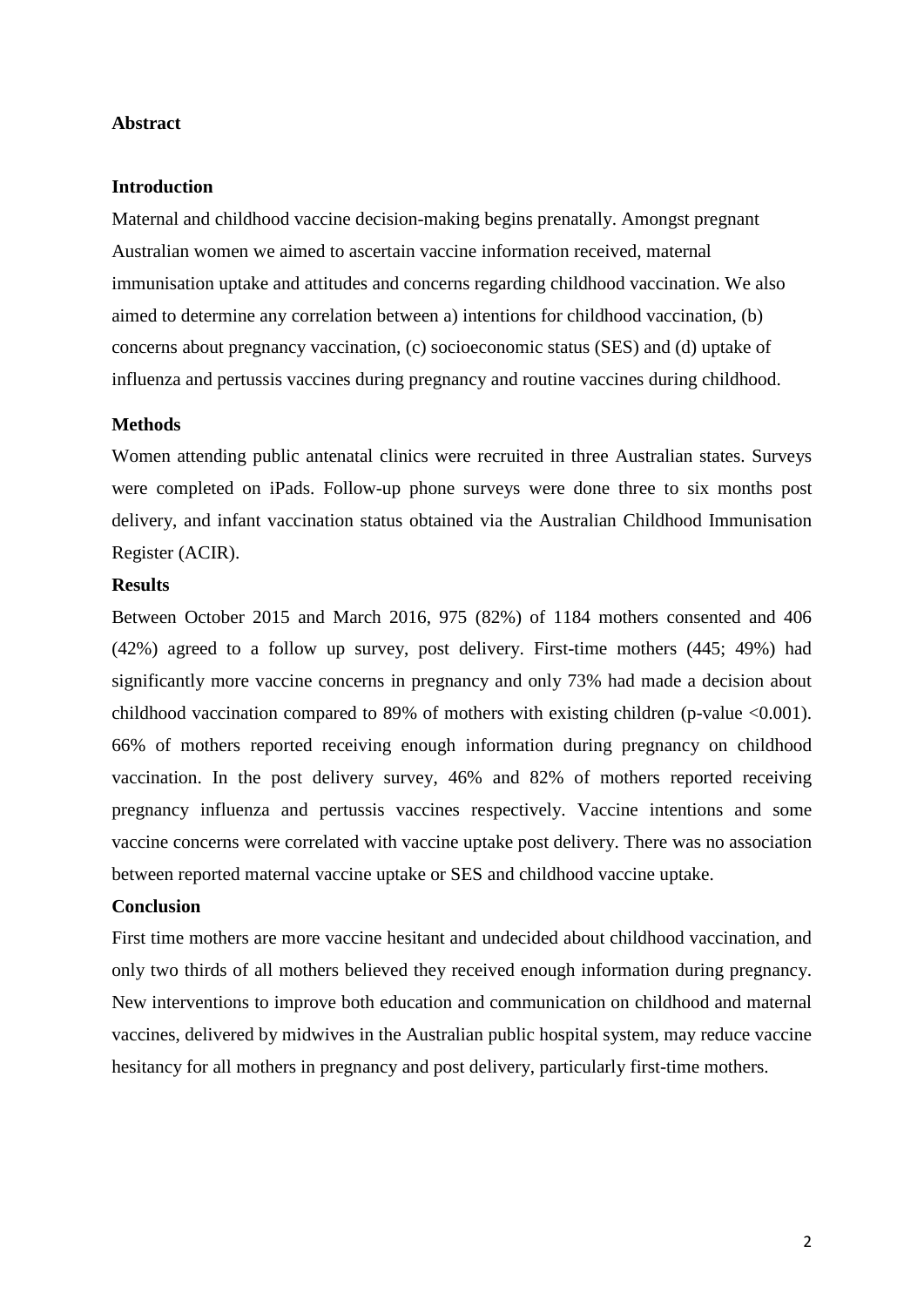## **Introduction**

Nearly half of Australian parents have some concern about childhood vaccines,[1, 2] manifesting as under-vaccination or rejection of all vaccines for approximately 3.3% of children. Whilst 93% of Australian children are fully immunised [3, 4], many parents report complying with the National Immunisation Program (NIP) schedule despite significant concerns [5]. Maintaining and increasing childhood vaccination rates requires that we understand parents' concerns and the optimal decision-making time points to address them.

Healthcare providers (HCPs) are the most frequently accessed source of vaccine information, [6] are highly trusted, [7, 8] and play a key role in shaping parental attitudes towards maternal [9] [10] and childhood vaccination. [11] The nature and content of HCPs vaccine discussions has been studied, [12] but little is known about the optimal timing for delivery of this information. Parents want balanced information about vaccination benefits and harms, the chance to be able to ask questions and to feel a sense of control over the process.[13, 14]

Childhood vaccine decision-making begins prenatally [15, 16]. Compared to parents who accept all vaccines, those who refuse or delay are twice as likely to report thinking about vaccines prenatally, and eight times more likely to report ongoing re-evaluation of their vaccination decisions [8]. The provision of vaccine information before the first vaccine visit has been shown to improve knowledge about vaccination, intention to vaccinate, and uptake (14) and is what parents want. [17] [18] However, the evidence suggests that vaccine discussions with parents may be more effective in addressing vaccine concerns if communication is part of the healthcare encounter [19] and they occur during pregnancy [16].

Currently there is no mandated time point in Australia to discuss childhood vaccination with expectant parents, although many antenatal providers discuss Hepatitis B vaccine at birth. Midwives in public hospitals, private and public obstetricians and GPs are encouraged to recommend and facilitate pertussis and flu vaccination in pregnancy, [9] although ensuring uptake of these vaccines is challenging.[20] In Australia, a funded, state-based maternal pertussis vaccination program was introduced in Australia in 2015, alongside the maternal influenza vaccination program. [9]

There are no data available in Australia to determine whether vaccine concerns of expectant mothers, particularly first time mothers, correlate with childhood and maternal vaccine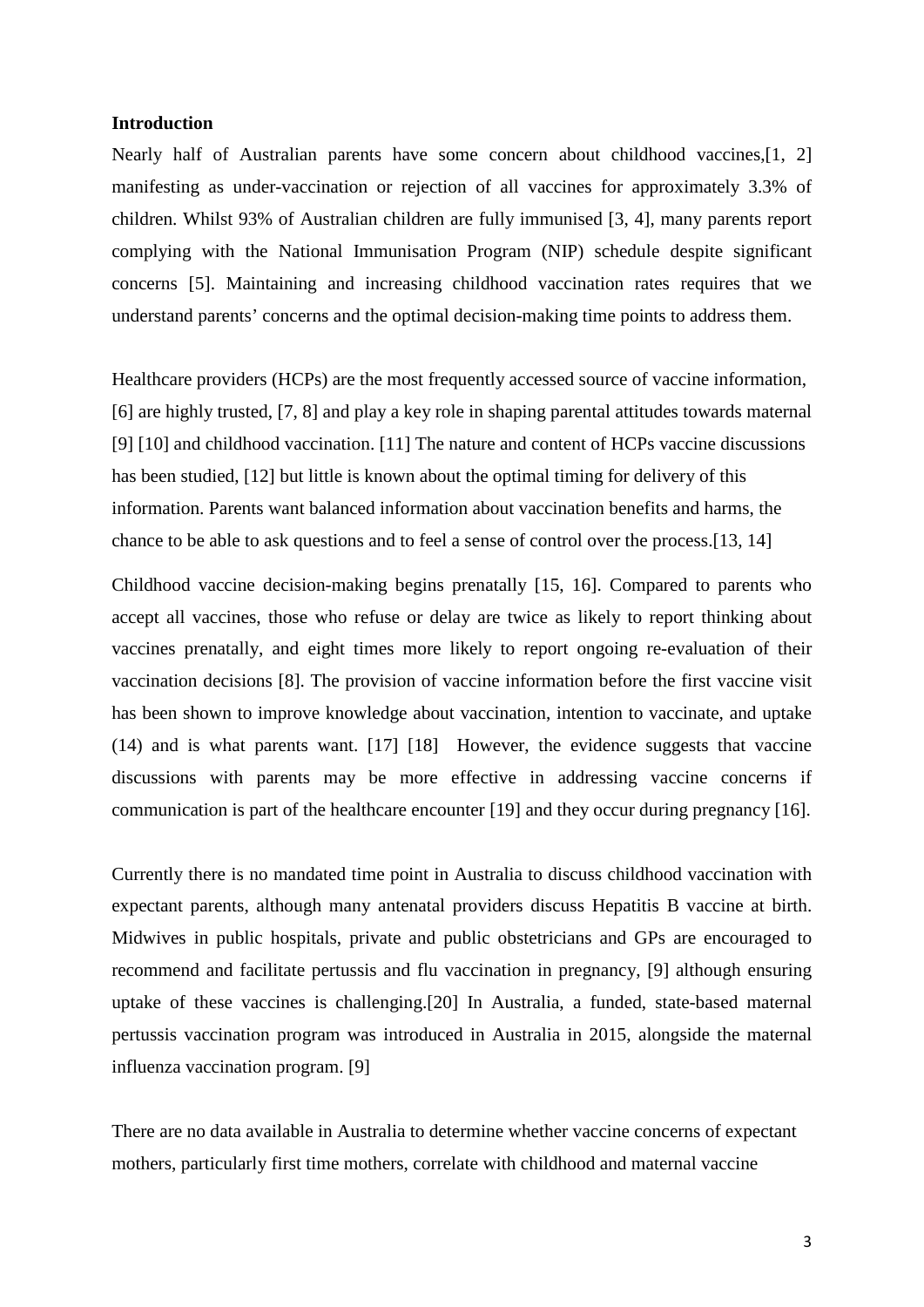uptake. In this study, we aimed to ascertain whether vaccine information is received in pregnancy and post-delivery, mothers' attitudes and concerns regarding childhood vaccination and maternal immunisation uptake. We also aimed to assess correlations between maternal a) vaccine intentions for childhood vaccination and (b) vaccine concerns in pregnancy, (c) socioeconomic status (SES) and (d) uptake of influenza and pertussis vaccines during pregnancy and routine vaccines during childhood

#### **Methods**

# *Design, setting, participants*

We sought to recruit 300 women to complete surveys at four sites  $(1,200)$  women total); two public hospitals in Melbourne, Victoria (Vic); one public hospital in Adelaide, South Australia (SA) and one in Perth, Western Australia (WA). Between October 2015 and April 2016, researchers asked pregnant women attending antenatal appointments to complete the survey using iPads. After ascertaining interest and eligibility (including English proficiency), an information sheet was provided and consent obtained. Parents with insufficient time to complete the survey were sent an e-mail link. Reminder emails were sent two and four weeks later. Consent was requested for a follow-up telephone interview 3-6 months post delivery. Courtesy emails were sent prior to telephone contact and mothers were contacted three times before being considered non-responders. Follow-up survey links were emailed to mothers who requested them and were completed online.

## *Main study measures*

The PINA-A (Parental Immunisation Needs and Attitudes – Antenatal) survey items were developed by the study team, comprised of social scientists, vaccine experts and general paediatricians, and based on the Health belief Model.[21] Items were based on questions validated in other surveys and a previous PINA survey employed in public paediatric outpatients and community settings. [22-24] Attitudes, behaviours and concerns were measured using matrix style questions, with responses provided on a six-point Likert scale. [25] We used the Vaccine Communication Framework (VCF) [26] to group parents into five categories based on their level of vaccine hesitancy and intention to vaccinate: the 'unquestioning acceptor'; the 'cautious acceptor'; the 'hesitant'; the 'late or selective vaccinator'; and the 'refuser'(Table 3).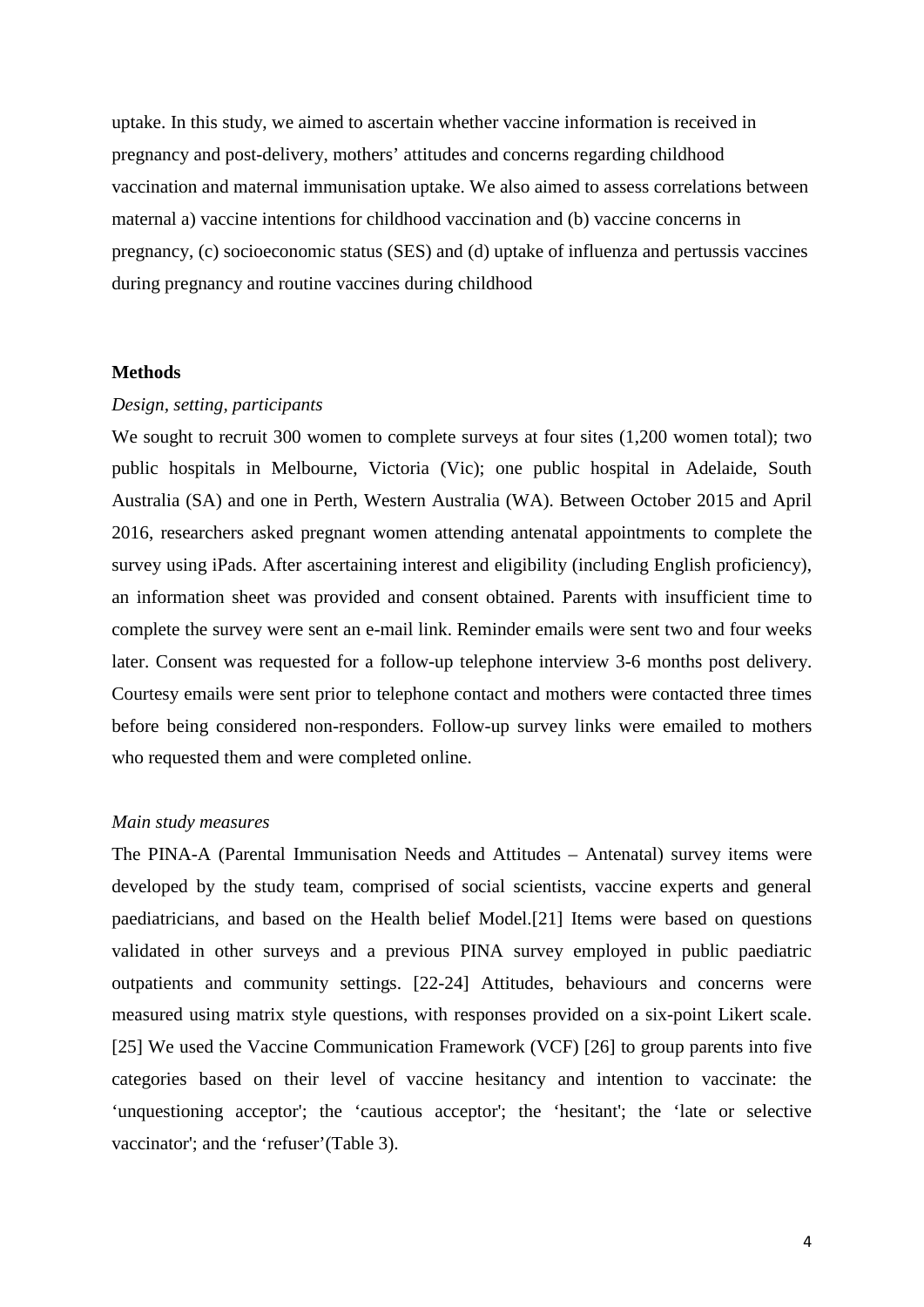Parents were asked for consent to access their child's immunisation record on the Australian Childhood Immunisation Register (ACIR) to ascertain if they were "up to date" with the National Immunisation Program (NIP)[27]. Children were considered up to date if all recommended vaccines for their age had been given at 2, 4 and 6 months, with a one-month grace period. Participant postcodes were obtained to determine socioeconomic status (SES) using Socioeconomic Index for Advantage (SEIFA)[28].

#### *Data management and Statistical analysis*

Survey data were collected and managed using REDCap (Research Electronic Data Capture) hosted at the Murdoch Childrens Research Institute. REDCap is a secure, web-based application designed to support data capture and management for research studies [29]. Survey data was transferred to Stata software (Stata/IC 14.2 for Windows) for analysis from REDCap. Demographic profiles, vaccine intentions and concerns, and health system utilisation were analysed using descriptive statistics, with 95% confidence intervals to express uncertainty due to sampling variation for estimated proportions. String variables were analysed individually to assess parents' responses to open questions. Chi-square tests were conducted to compare proportions of bivariate outcomes by exposures. When the sample was small, binary regression was used to estimate the difference in proportions, including confidence intervals and p-values.. Logistic regression analysed the probability of a child being up-to-date with scheduled vaccines, using predictors of vaccination intention, vaccine attitudes, beliefs and concerns, SES, and reported vaccine uptake in pregnancy and childhood.

## *Ethics*

Ethics approval for the Parental Immunisation Needs and Attitudes (PINA-A) study was obtained from the Royal Childrens Hospital HREC (35129A), with State-level approval from SA (HREC AU/15/92A0231) and WA (HREC 2015211EW).

## **Results**

#### *Participants/Demographics for initial survey in pregnancy*

Between October 2015 and March 2016, 975 (82%) of 1184 of parents approached, consented to participate. By State, 464 (95%) of 490 parents consented to participate in Victoria, 231 (78%) of 295 in South Australia and 280 (70%) of 399 in Western Australia. The survey took between 10-15 minutes to complete, with the majority of women completing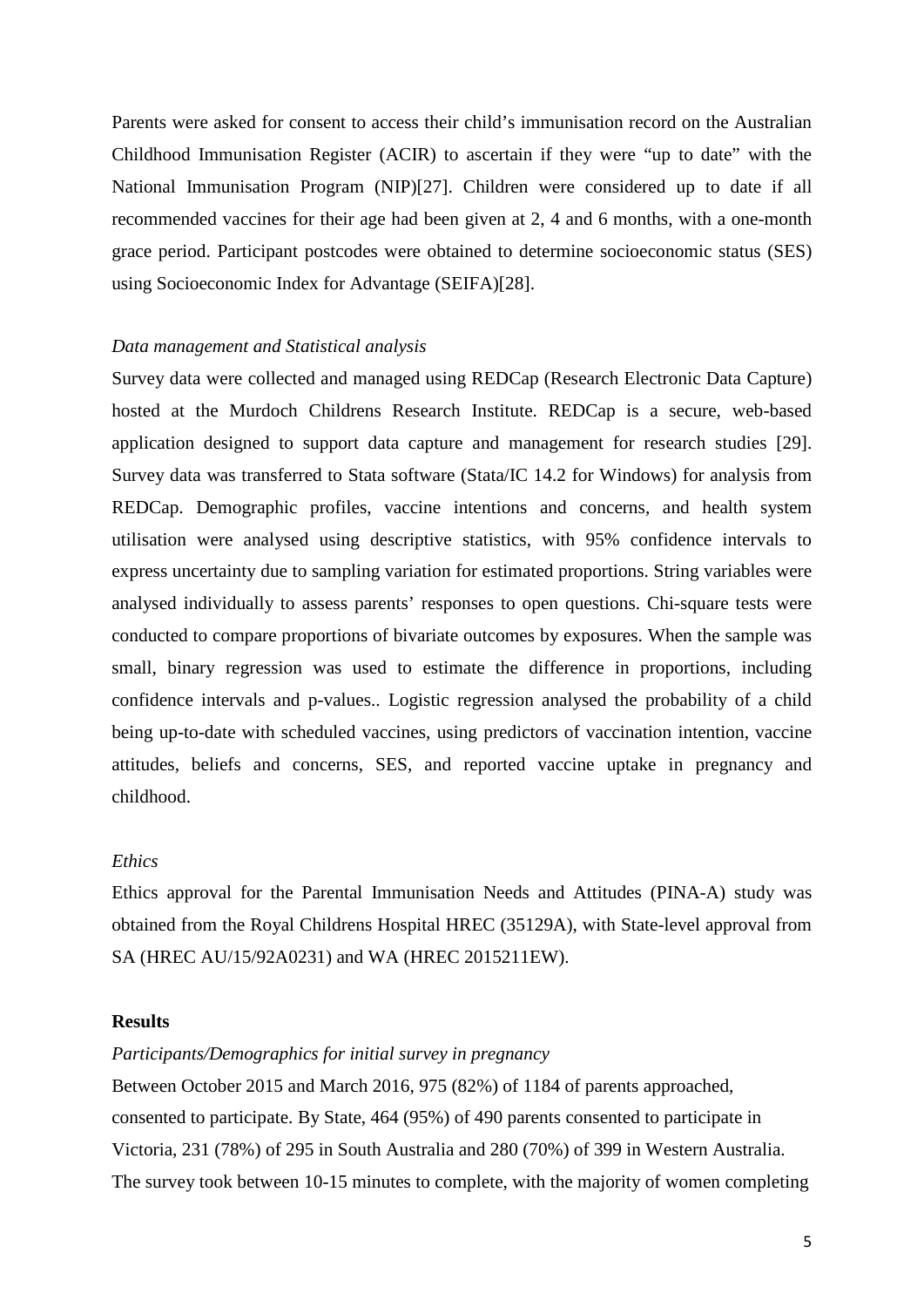the survey in the antenatal clinic. Between 16-20% of mothers were sent the survey via email link but only 27-30% completed the survey at home when prompted by an email. The majority of mothers had a tertiary education (60%), were born in Australia (62%), were partnered (92%) and 6% identified as Aboriginal / Torres Strait Islander (Table 1). 445 (49%) were pregnant with their first child and the median gestation at time of survey completion was 31 weeks.

## *Support for Childhood vaccination and knowledge*

There was strong overall support for vaccination, with 72% and 24% of respondents' strongly and generally supportive respectively, with little variation between the states. However, 73% of mothers pregnant with their first child had made a decision regarding vaccination of their unborn child compared to 89% of mothers with children (difference in proportion 15%; 95% CI 10-21%; p-value  $\langle 0.001 \rangle$  and 6% of first time mothers reported having not heard of vaccinations, compared to 1% of mothers with children. (Table 2). Mothers pregnant with their first child were more likely to classify themselves as hesitant on the VCF continuum (5.2 vs 1.7%) (Table 3). Overall, only 50% of mothers 'strongly agreed' and 32% 'moderately agreed' that they had enough knowledge to make a decision about vaccinating their child, with no significant difference between first-time and current mothers.

# *Childhood vaccination attitudes and concerns and support for maternal vaccines*

There was high overall support for childhood vaccines, with the majority of parents seeing them as safe, effective and necessary and considering herd immunity important (Table 4). Three attitudes (Questions 4.4, 4.12 and 4.13) demonstrated a significant difference between first-time mothers and those with children, highlighting higher vaccine safety concerns and reliance on herd immunity for first-time mothers. Overall, 15% of mothers highlighted access as an issue distinct from acceptance (Question 4.5).

Overall, the most common concerns were that children get too many vaccines during the first two years of life (30%), that vaccines are given to children to prevent diseases that are not common (27%) and that vaccines can cause allergies (24%). There was little variation by state. There was a significant difference in nine out of the 11 concerns between first time mothers and those with children. Concerns around vaccine safety, immunity, and beliefs that VPDs are not serious or common and that natural immunity from the diseases may be preferable were more common amongst first time mothers (Table 5).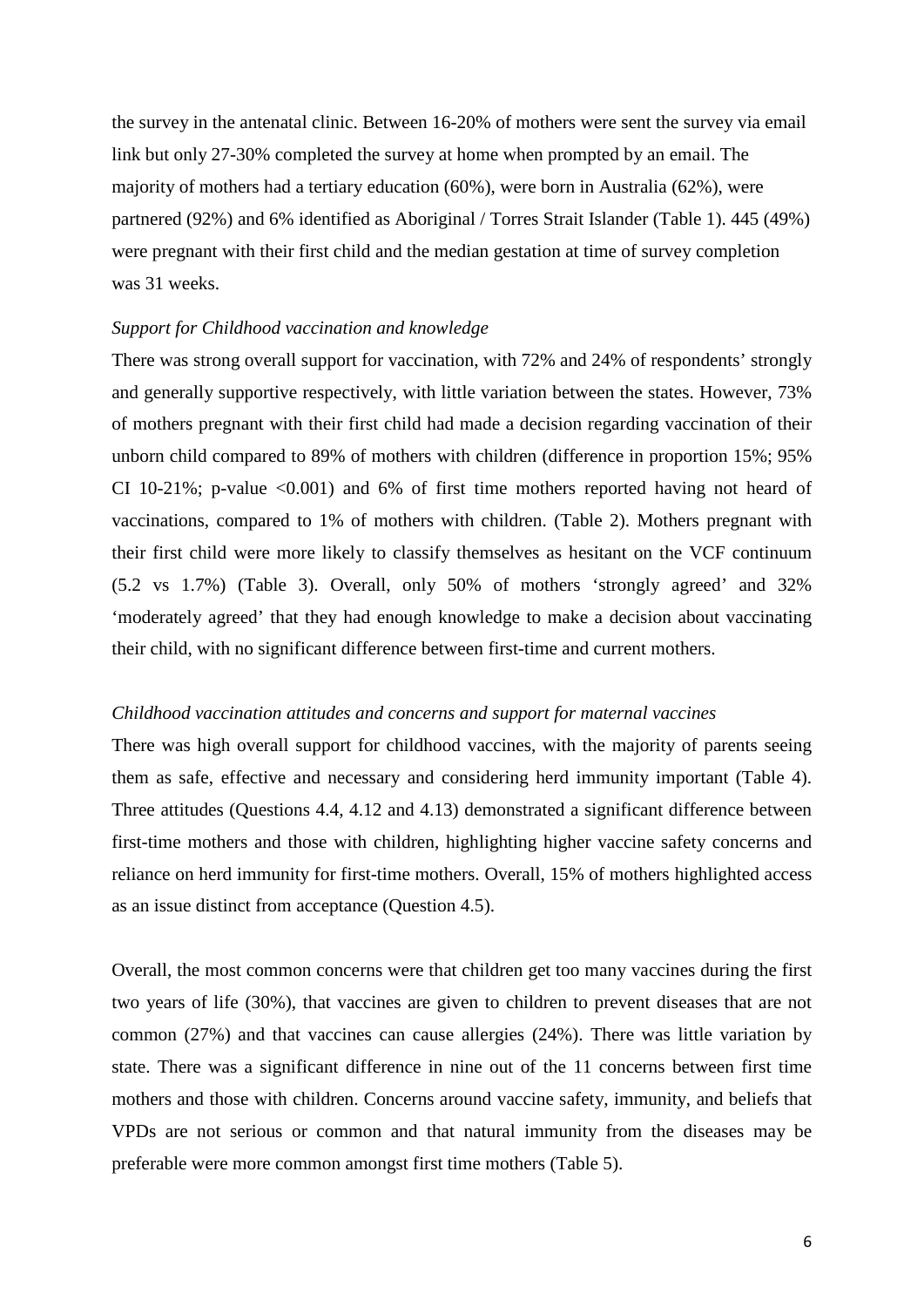92% of mothers > 28 weeks pregnant agreed that pertussis vaccine was important and 76% reported a HCP recommendation for vaccination during pregnancy. Of all recommendations, most were made by midwives (61%), particularly in WA (73%) compared to Vic (51%), followed by GPs (49%) and obstetricians (29%). In contrast, 80% of mothers agreed that flu vaccine during pregnancy was important, with 51% reporting a recommendation. Of these, most were received by their GPs (69%), followed by midwives (33%) and obstetricians  $(21\%)$ .

## *Information Sources, Satisfaction and Trust and interest in further information on vaccines*

Just over half of parents (56%) had discussed or accessed information about childhood vaccination during pregnancy, with higher information-seeking amongst WA mothers (74%) compared to SA (54%) and Victoria (46%). Overall, midwives (66%), particularly in WA (80%), and General Practitioners (58%) were the most highly accessed resource in pregnancy, with only 38% of respondents discussing vaccines with their obstetrician. Family and friends (34%), the Internet (26%) and Department of Health websites (20%) were also accessed. Mothers' satisfaction and trust was highest in HCPs (93-95%), especially midwives (96%), compared to family and friends (90%), the Department of Health websites (88%) and the Internet (82%). Parents also perceived their HCPs as highly supportive of vaccination: midwives (94%), GPs (94%) and obstetricians (96%). Two thirds of mothers wanted more information on vaccine safety (65%), particularly on how vaccines are tested (66%), possible risks (64%) and side effects of vaccines (64%). Fewer mothers wanted information on VPDs (58%) and risks of not having vaccines (50%).

# *Follow Up Survey*

406 (42%) of 975 mothers participated in the follow up survey post delivery, with 173 (77%) of 225 mothers from Vic, 63 (58%) of 108 from SA and 51 (70%) of 73 from WA completing it. Of the 406 mothers, 237 (58%) consented to ACIR access, including 87% from Vic, 63% from SA and 88% from WA. Overall ACIR access was obtained for 230 mothers (7 were excluded for incorrect or missing information). Significantly more first-time mothers provided ACIR consent than mothers with existing children (87 vs 76%; p-value 0.013).

# *(i) Information in pregnancy and planned childhood vaccines*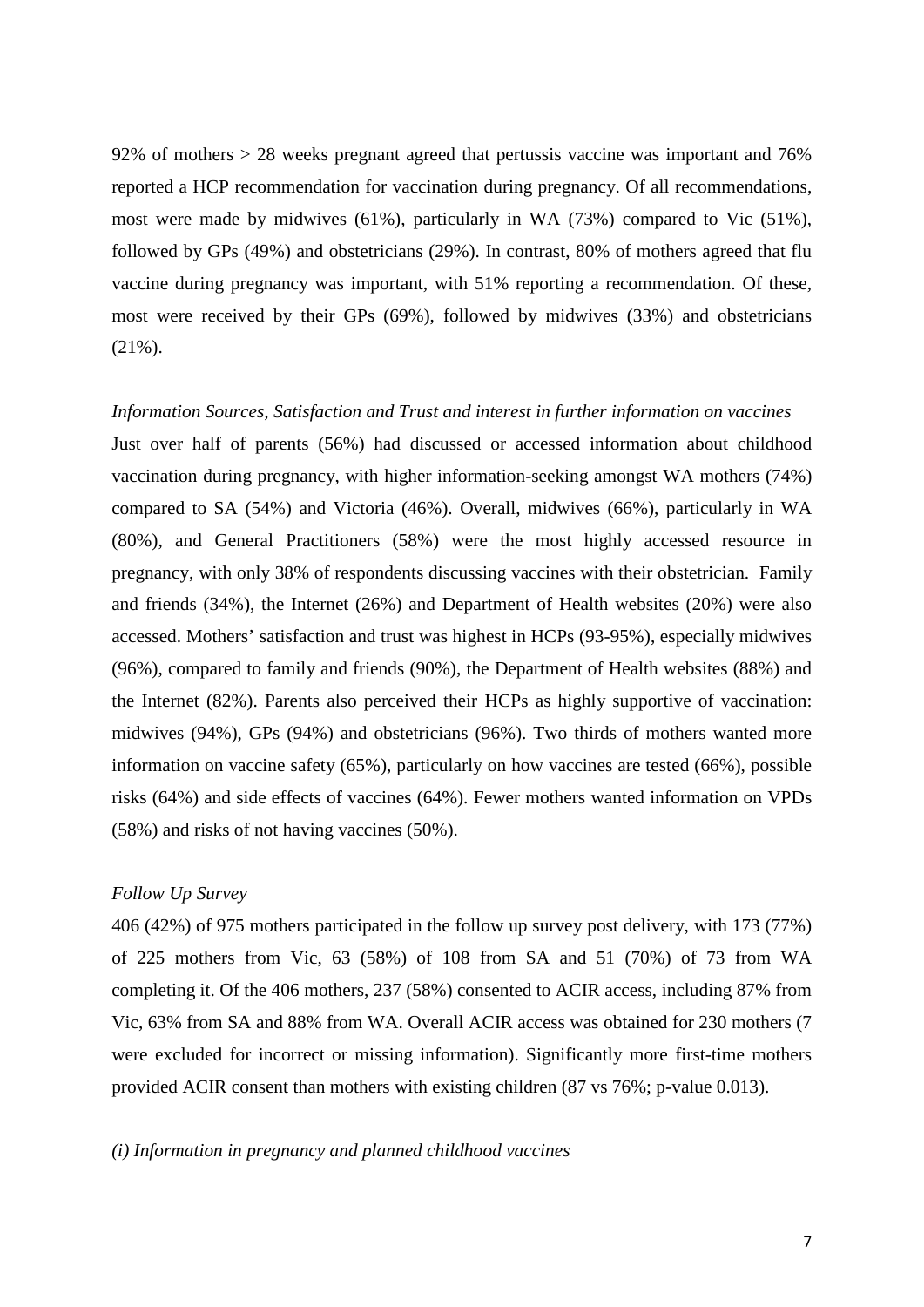In the follow up survey, only 190 (66%; 95% CI 60-72) of 290 mothers felt that they had received enough information regarding childhood vaccination during pregnancy, with Vic mothers (50%) reporting receiving less information compared to SA (92%) and WA (78%). Apart from birth dose Hepatitis B vaccine, many mothers stated that there was little or no discussion about childhood vaccines in pregnancy.

Post delivery, only 152 (52%) of 289 mothers reported discussing childhood vaccination with their main HCP whilst pregnant and 122 (80%) reported that their HCP made a recommendation to vaccinate the baby. In response to open-ended questions, many mothers felt that they had to initiate the discussion for both childhood vaccines and vaccines in pregnancy, and HCPs assumed the mother would vaccinate without making explicit recommendations. The majority of mothers wanted balanced, simple information on NIP and maternal vaccines early in pregnancy during routine antenatal appointments or midwife-led childbirth education classes.

When asked post delivery, 190 (66%) of 290 mothers planned to give all recommended vaccines with 256 (88%) of 290 mothers deciding to give Hepatitis B vaccine at birth compared to 96 -100% for the vaccines at 2 months of age. Concerns around birth Hepatitis B vaccine centered on potential effects on breast feeding, low risk of exposure to Hepatitis B infection and the perception that the vaccine was given too early in life.

#### *(ii) Vaccines in pregnancy*

When asked post delivery, 46% of mothers reported receiving flu vaccine and 82% pertussis vaccine in pregnancy (Table 6). 5% (13/246) of mothers and 60% of partners received a pertussis vaccine after delivery. The most common barrier reported to receiving maternal vaccines was that they were not offered in the antenatal clinic (32/290, 12%; 95% CI 8-16).

# *(iii) Correlation between childhood vaccine uptake and vaccine concerns*

Among the 230 mothers whose infants' ACIR records were accessed, 11 were excluded due to missing data in ACIR i.e. missing the 2 month vaccines with only ACIR record of the 4 and 6 month vaccines. Of the 219 remaining, 24 (11%, 95% CI 7.4-15.9%) were not up to date and 195 (89%, 95% CI 84-93%) were up to date for their age.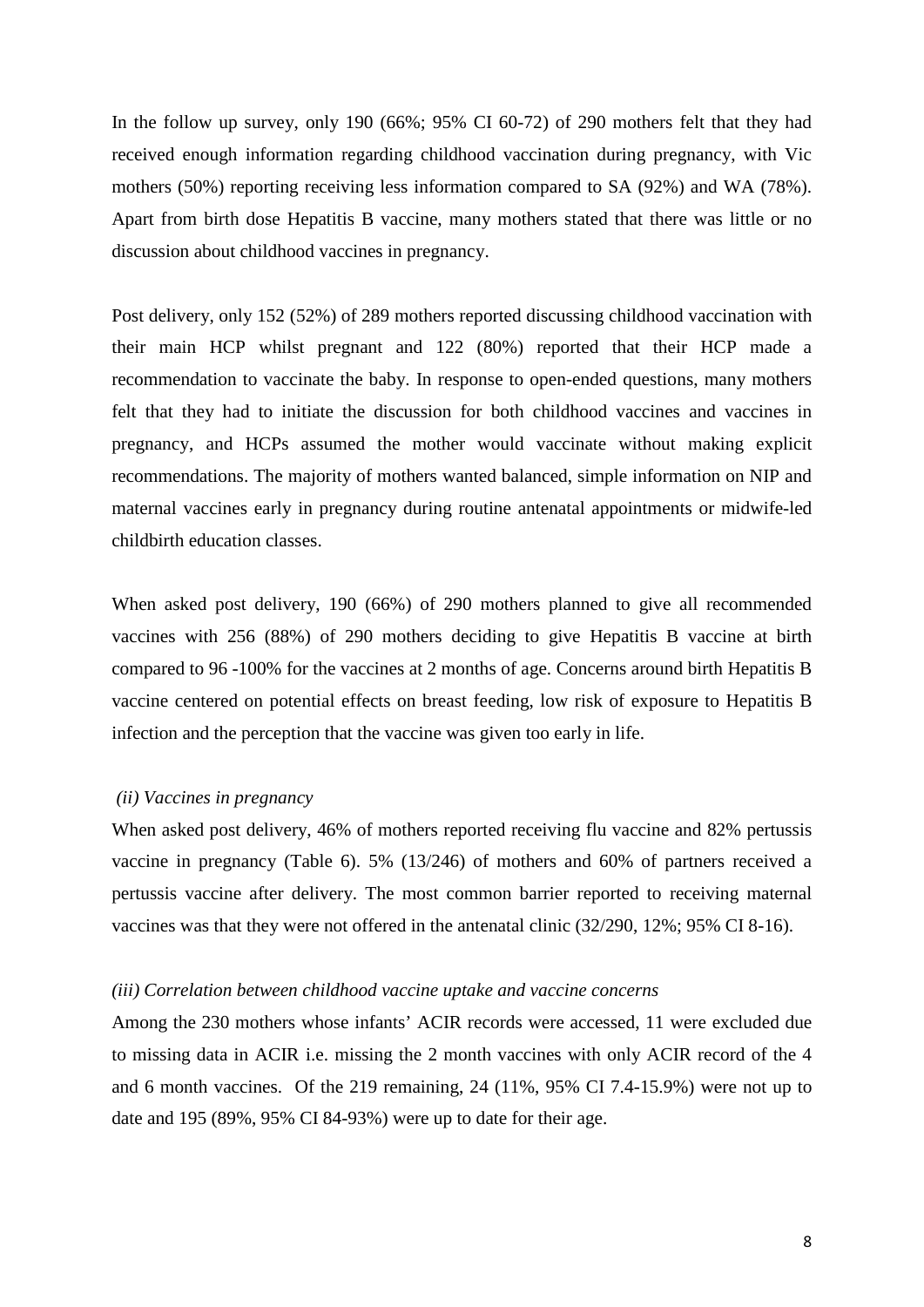The mother's level of hesitancy according to reported VCF during pregnancy, was correlated with vaccine uptake post delivery. Infants of mothers who reported "a lot of concern" in pregnancy were less likely to be up to date compared to mothers who had no concerns (OR  $0.03$ , 95% CI 0.01-0.51,  $p = 0.02$ ). Two attitudinal factors were also correlated with vaccine uptake: belief that "vaccines are safe for my child" (vaccine uptake 91% in those who agreed compared to 44% in mothers who did not agree; difference in proportion 47%: 95% CI 14- 79%,  $p = 0.005$ ) and being prepared to give any new vaccine that was available, even if it was not on the NIP (vaccine uptake 94% compared to 84% in mothers who did not agree; difference in proportion 10%: 95% CI 1-18%,  $p = 0.025$ ). Two attitudinal factors were suggestive of a positive relationship but the difference in proportions, although large, were not statistically significant due to the small sample size: concern that vaccines can cause allergies (vaccine uptake 79% in those who agreed compared to 91% in mothers who did not agree; difference in proportion 12%:  $95\%$  CI-1%,  $26\%$ ,  $p = 0.079$ ) and belief that there are better ways to protect children against disease than vaccines (uptake 69% compared to 90% in mothers who disagreed; difference in proportion  $21\%$ %: 95% CI -4%, 46%, p = 0.104).

# *(iv) Correlation between childhood vaccine uptake and maternal vaccine uptake in pregnancy*

There was no association between childhood vaccine uptake and uptake of pertussis or flu vaccines in pregnancy. There was, however, a correlation between mothers who reported a recommendation for vaccines in pregnancy and receipt of the vaccine (86% who received a recommendation for pertussis compared to 64% who didn't received the vaccine (OR 3.5; 95% CI 1.6-7.8, p-value 0.002); 58% who received a flu recommendation compared to 31% who didn't (OR 3.1; 95% CI 1.9-5.0, p-value 0.000)). Furthermore, 52% of mothers who believed the flu vaccine was important, compared to 17% who didn't, received a flu vaccine (OR 5.1; 95% CI 2.4-10.9, p-value 0.000). This was not significant for pertussis vaccine.

# **Discussion**

This study confirms that vaccine decision-making begins prenatally with many expectant mothers undecided about vaccinating their child after delivery. This was most significant for first time mothers who reported higher levels of vaccine hesitancy, expressed greater vaccine concerns and were more undecided about vaccinating their unborn child than mothers with children. Furthermore, only half of all expectant mothers strongly agreed that they had enough knowledge to make a decision about vaccinating their child.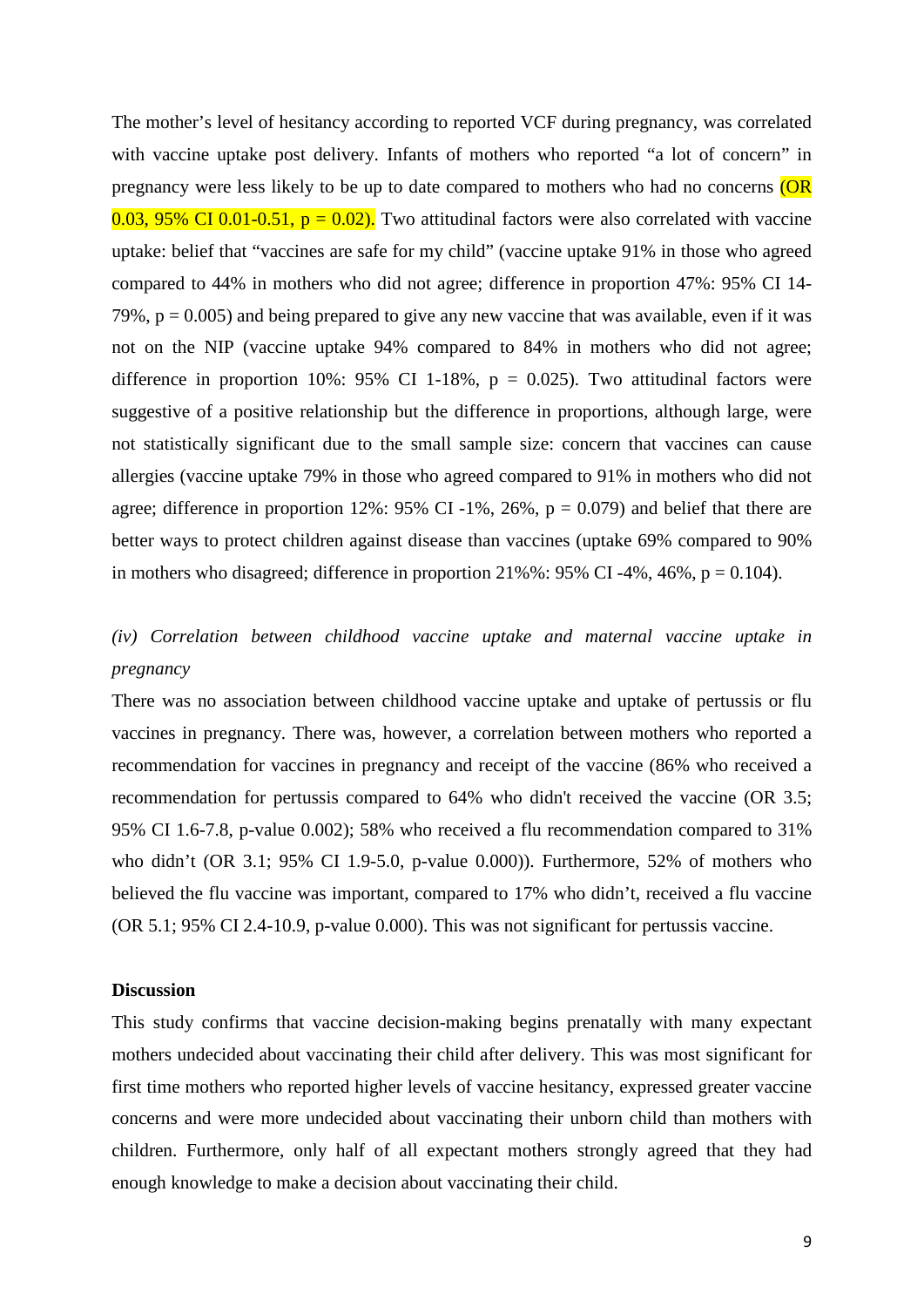To address their concerns about childhood vaccines, over half of all mothers had discussed or accessed information during pregnancy and only two thirds believed that they had received enough information. Midwives were the most frequently accessed and trusted source of vaccine information. Only a third of women had discussed childhood vaccines with their obstetrician, perhaps reflecting limited obstetric consultations in this more midwife-led model of care or that obstetricians may not see childhood vaccine recommendations as their role. A 2012 US study reported that whilst the majority (98%) of obstetrician's believed childhood vaccination was important, less than half felt that they could influence mothers' vaccination decisions [30]. Many mothers wanted more information on the risks and benefits of scheduled vaccines, non-scheduled vaccines and selective schedules, consistent with previous studies [7]. Mothers reported a reluctance to give the birth dose Hepatitis B vaccine compared to the 2-month or later vaccines. However, 11% of infants were still not up to date with the routine two to six-month vaccines despite high stated intentions, highlighting both un-addressed vaccine concerns and possible logistical factors.

We have shown that intentions, attitudes and concerns regarding childhood vaccines correlate with behavior. Attitudes and concerns that correlated with childhood vaccine uptake post delivery could be used to measure and detect vaccine concerns in pregnancy, particularly amongst first time mothers and within communities with higher rates of vaccine refusal. Such questions, which are predominantly around vaccine safety, could be used as part of a vaccine hesitancy tool to monitor vaccine hesitancy. More work needs to be done on identifying and validating vaccine concern survey items, and possibly composite items, that correlate with behavior in different populations with larger sample sizes.

Maternal pertussis vaccine was perceived to be more important with higher uptake compared to flu vaccine. Evidence suggests that motivation for these vaccines differs, with influenza vaccine perceived to be related to maternal protection and pertussis vaccine to infant protection. [31] This may relate to a sociological concept known as reproductive citizenship, whereby a pregnant woman self-regulates her behavior to protect and ensure optimal development of her unborn child. [32] Availability of maternal vaccines in public antenatal clinics was a key barrier to delivery and is an obvious target to improve uptake. In SA and WA, which have higher coverage than Victoria, pregnancy vaccines are available in some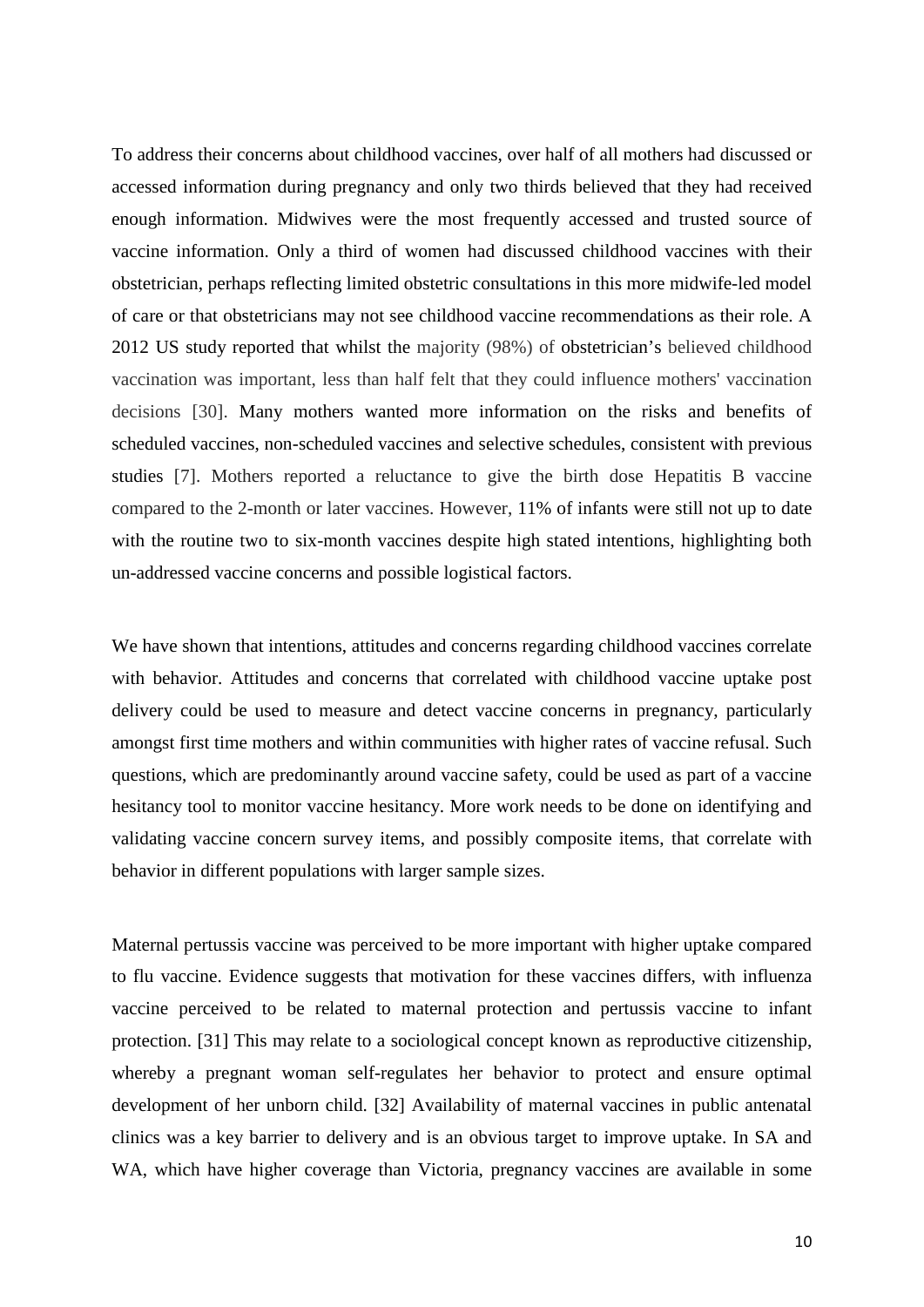maternity hospitals. There is a strong correlation between recommendation for both vaccines in pregnancy and receipt of the vaccine, underpinning the vital role of the HCP in maternal vaccine uptake.[33, 34] For flu, in addition to a provider's recommendation, mothers need to be convinced of the importance of the vaccine to improve uptake.

A maternal and childhood immunisation platform needs to be developed and delivered in pregnancy to normalise vaccine education, communication and practice among antenatal care providers. Multi-component interventions have not demonstrated an increase in maternal vaccine uptake [34] or changes in attitudes and beliefs [35], although there is some evidence of antenatal provision of information and uptake for childhood vaccines.[36] An intervention in pregnancy incorporating tailored education and communication on childhood and maternal vaccination, delivered by midwives in the Australian context, could achieve this goal. Work is needed to identify how midwives can best be supported in advocating for immunisation given that some midwives are hesitant to promote vaccines due to concerns about safety and the idea that an overt recommendation clashes with the midwifery philosophy of patient empowerment and the prerogative of choice. [37, 38] However, by framing vaccination as a means for mothers to protect their babies even before birth, midwives discussion and promotion of vaccination could be couched as patient empowerment.

There were several limitations to our study. Despite a large sample size, only 43% of mothers agreed to the follow up study and we could only access ACIR records for a quarter. However, these mothers were mostly from the lower end of the hesitancy spectrum and thus would have been more likely to report acceptance of vaccines in pregnancy[20] or express less childhood vaccine concerns. Furthermore, the study only included English speaking women, low numbers of indigenous women and those accessing a public model of antenatal care, which may account for the high involvement of midwives compared to obstetricians, limiting generalisability. However, this was intentional, as new interventions to address vaccine hesitancy would be best trialed in a public setting with predominantly midwifery-led models of care.

# **Conclusion**

Australian pregnant women birthing in the public system are strongly supportive of childhood vaccination. First time mothers are more vaccine hesitant and undecided about childhood vaccination and only two thirds of all mothers believed they received enough information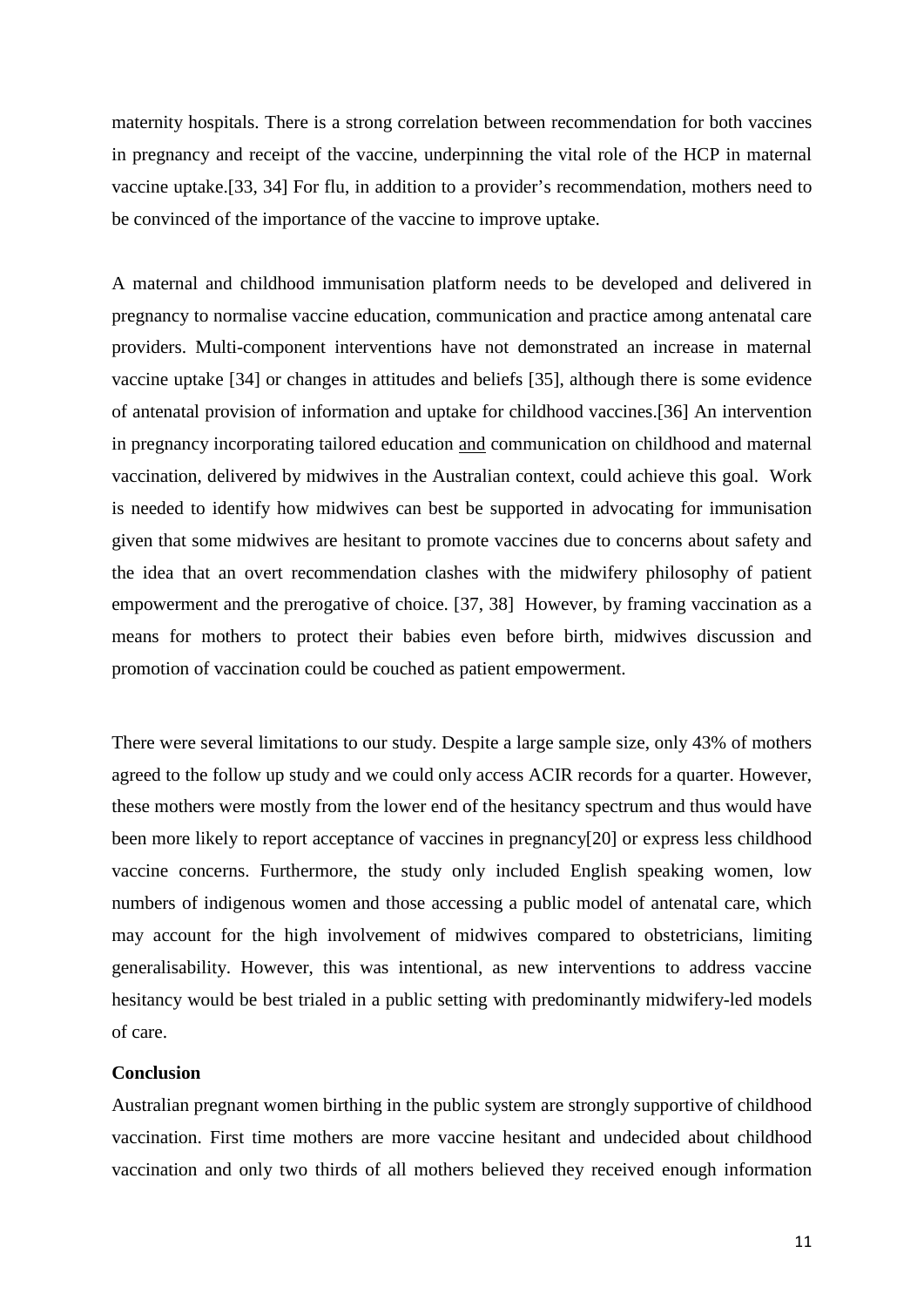during pregnancy. New interventions to improve both education and communication on childhood and maternal vaccines, delivered by midwives in the Australian public hospital system, may reduce vaccine hesitancy for mothers in pregnancy and post delivery.

# **Acknowledgements**

We would like to acknowledge all the mothers who participated in the study and the research assistants at Telethon Kids Institute in Perth and Women's and Children's Hospital in Adelaide. This study was supported by grants from the Murdoch Childrens Research Institute and the Telethon Kids Institute. KP is supported by an NHMRC Early Career Fellowship (APP1054394) and HM by an NHMRC Career Development Fellowship (APP1084951).

# **References**

- 1. Costa-Pinto J, W.H., Leask J, Schuster T, Ghazarian A, O'Keefe J, Danchin M,, *Parental Immunisation Needs and Attitudes (PINA) Survey* in *RACP Congress 2016 – Evolve Educate Engage*. May 16-18 2016.: Adelaide, Australia. .
- 2. Chow M. Danchin M, W.H., Pemberton S, Leask J., *Parental attitudes, beliefs, behaviours and concerns towards childhood vaccinations in Australia: a national online survey.* Australian Family Physician, In-press, accepted 12 January 2017.
- 3. National Health Performance Authority, *Healthy Communities: Immunisation rates for children in 2014–15* 2016, National Health Performance Authority: Sydney, NSW.
- 4. Porter, C., *No Jab, No Pay lifts immunisation rates [Media Release]*, H. Services, Editor. 2016, Commonwealth of Australia: Canberra.
- 5. Beard, F.H., et al., *Trends and patterns in vaccination objection, Australia, 2002-2013.* Medical Journal of Australia, 2016. **204**(7).
- 6. Salmon, D.A., et al., *Factors associated with refusal of childhood vaccines among parents of school-aged children: A case-control study.* Archives of Pediatrics and Adolescent Medicine, 2005. **159**(5): p. 470-476.
- 7. Evans, M., et al., *Parents perspectives on the MMR immunisation: a focus group study.* British Journal of General Practice, 2001. **51**(472): p. 904-910.
- 8. Glanz, J.M., et al., *A Mixed Methods Study of Parental Vaccine Decision Making and Parent-Provider Trust.* ACADEMIC PEDIATRICS, 2013. **13**(5): p. 481-488.
- 9. Mak, D.B., et al., *Antenatal care provider's advice is the key determinant of influenza vaccination uptake in pregnant women.* Australian and New Zealand Journal of Obstetrics and Gynaecology, 2015. **55**(2): p. 131-137.
- 10. Wiley, K.E., et al., *Uptake of influenza vaccine by pregnant women: a cross-sectional survey.* Med J Aust, 2013. **198**(7): p. 373-5.
- 11. Gust, D.A., et al., *Parents With Doubts About Vaccines: Which Vaccines and Reasons Why.* Pediatrics, 2008. **122**(4): p. 718-725.
- 12. Sadaf, A., et al., *A systematic review of interventions for reducing parental vaccine refusal and vaccine hesitancy.* Vaccine, 2013. **31**(40): p. 4293-4304.
- 13. Ames, H.M., C. Glenton, and S. Lewin, *Parents' and informal caregivers' views and experiences of communication about routine childhood vaccination: a synthesis of qualitative evidence.* Cochrane Database Syst Rev, 2017. **2**: p. CD011787.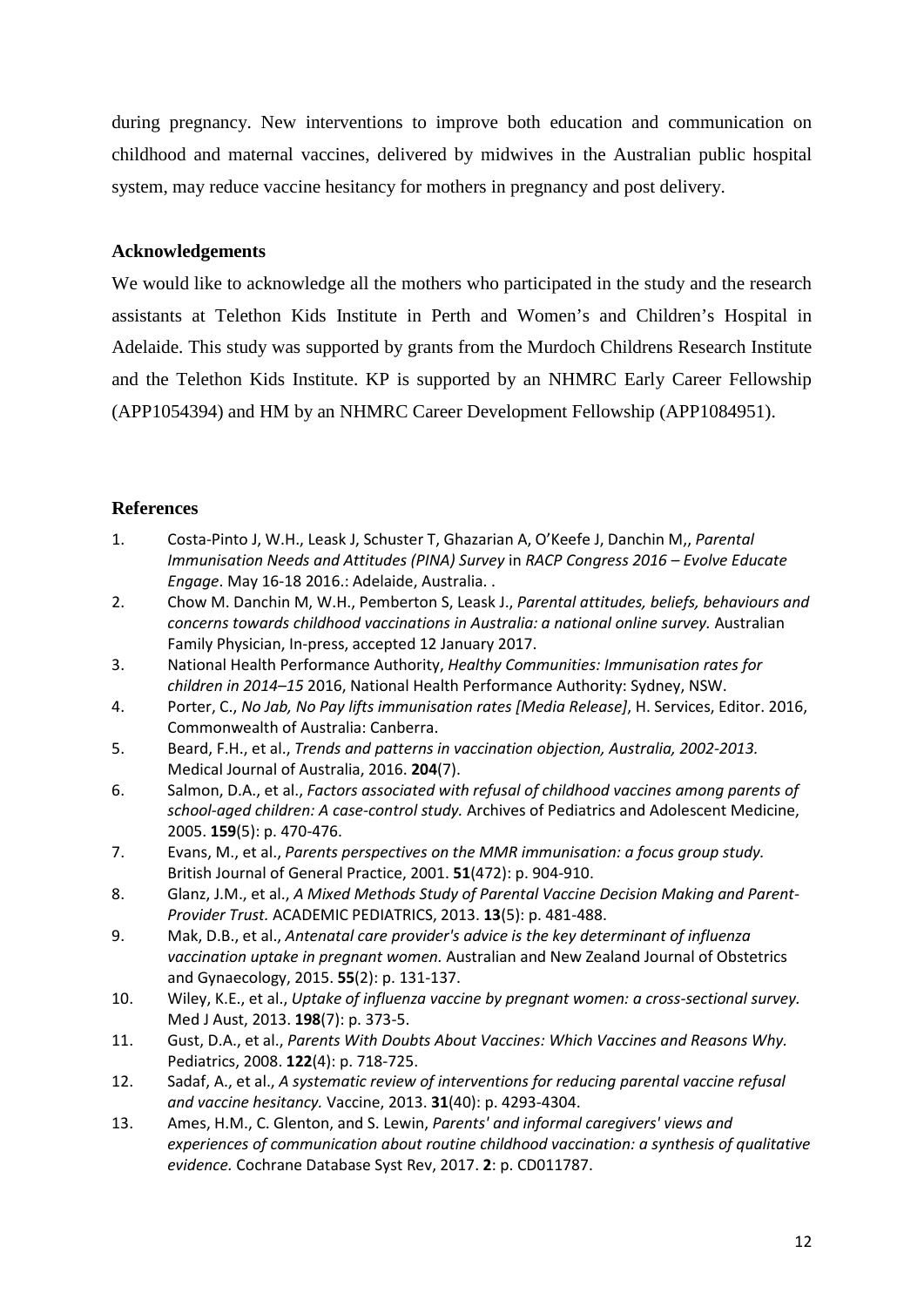- 14. Jackson, C., Cheater F. M, Reid I, *A systematic review of decision support needs of parents making child health decisions. .* Health Expect 2008. **11**: p. 232-251.
- 15. Benin, A.L., et al., *Qualitative Analysis of Mothers' Decision-Making About Vaccines for Infants: The Importance of Trust.* Pediatrics, 2006. **117**(5): p. 1532-1541.
- 16. Glanz, J.M., et al., *A mixed methods study of parental vaccine decision making and parentprovider trust.* Acad Pediatr, 2013. **13**(5): p. 481-8.
- 17. Vannice, K.S., et al., *Attitudes and beliefs of parents concerned about vaccines: impact of timing of immunization information.* Pediatrics, 2011. **127 Suppl 1**: p. S120-6.
- 18. Wu, A.C., et al., *Postpartum mothers' attitudes, knowledge, and trust regarding vaccination.* Matern Child Health J, 2008. **12**(6): p. 766-73.
- 19. Kaufman, J., et al., *Face to face interventions for informing or educating parents about early childhood vaccination.* Cochrane Database Syst Rev, 2013(5): p. CD010038.
- 20. McHugh, L., et al., *Birth outcomes for Australian mother-infant pairs who received an influenza vaccine during pregnancy, 2012-2014: The FluMum study.* Vaccine, 2017.
- 21. Janz, N.K. and M.H. Becker, *The Health Belief Model: a decade later.* Health Educ Q, 1984. **11**(1): p. 1-47.
- 22. Leask J, C.M., Willaby H, Pemberton S, *Parental attitudes towards childhood vaccination in Australia.*, in *PHAA 14th National Immunisation Conference, Melbourne, Australia.* June, 2014
- 23. Sellens, E., et al., *Q Fever Knowledge, Attitudes and Vaccination Status of Australia's Veterinary Workforce in 2014.* PLoS One, 2016. **11**(1): p. e0146819.
- 24. Centre for Epidemiology and Evidence, *2009-2010 Summary Report from the New South Wales Child Health Survey. Sydney: NSW Ministry of Health; 2012.*
- 25. Allen, I.E. and C.A. Seaman, *Likert scales and data analyses*. 2007, American Society for Quality Control, Inc: Milwaukee. p. 64-65.
- 26. Leask, J., et al., *Communicating with parents about vaccination: a framework for health professionals.* BMC Pediatr, 2012. **12**: p. 154.
- 27. Government., V.S., *Immunisation Schedule Victoria 2016. Available at:*  [https://www2.health.vic.gov.au/public-health/immunisation/immunisation-schedule](https://www2.health.vic.gov.au/public-health/immunisation/immunisation-schedule-vaccine-eligibility-criteria/immunisation-schedule-victoria)[vaccine-eligibility-criteria/immunisation-schedule-victoria](https://www2.health.vic.gov.au/public-health/immunisation/immunisation-schedule-vaccine-eligibility-criteria/immunisation-schedule-victoria) *[Accessed 14th February 2016]*.
- 28. Statistics., A.B.o., *2033.0.55.001 – Census of Population and Housing: Socio-Economic Indexes for Area (SEIFA), Australia, 2011. Available at:*  [http://www.education.vic.gov.au/Documents/about/research/FINAL The State of Victoria's](http://www.education.vic.gov.au/Documents/about/research/FINAL%20The%20State%20of%20Victoria)  [Children\\_2012 v2.pdf](http://www.education.vic.gov.au/Documents/about/research/FINAL%20The%20State%20of%20Victoria) *[Accessed 8 December 2015].*
- 29. Harris, P.A., et al., *Research electronic data capture (REDCap)—A metadata-driven methodology and workflow process for providing translational research informatics support.* Journal of Biomedical Informatics, 2009. **42**(2): p. 377-381.
- 30. Link-Gelles, R., et al., *Missed opportunities: a national survey of obstetricians about attitudes on maternal and infant immunization.* Matern Child Health J, 2012. **16**(9): p. 1743-7.
- 31. Wiley, K.E., et al., *Understanding pregnant women's attitudes and behavior toward influenza and pertussis vaccination.* Qual Health Res, 2015. **25**(3): p. 360-70.
- 32. Lupton, D., *Precious cargo: foetal subjects, risk and reproductive citizenship.* Critical Public Health, 22:3, 329-340, 2012.
- 33. Wiley, K.E., et al., *Uptake of influenza vaccine by pregnant women: a cross-sectional survey.* Med J Aust, 2013. **198**(7): p. 373-5.
- 34. Chamberlain, A.T., et al., *Improving influenza and Tdap vaccination during pregnancy: A cluster-randomized trial of a multi-component antenatal vaccine promotion package in late influenza season.* Vaccine, 2015. **33**(30): p. 3571-9.
- 35. Chamberlain, A.T., et al., *Impact of a multi-component antenatal vaccine promotion package on improving knowledge, attitudes and beliefs about influenza and Tdap vaccination during pregnancy.* Hum Vaccin Immunother, 2016. **12**(8): p. 2017-2024.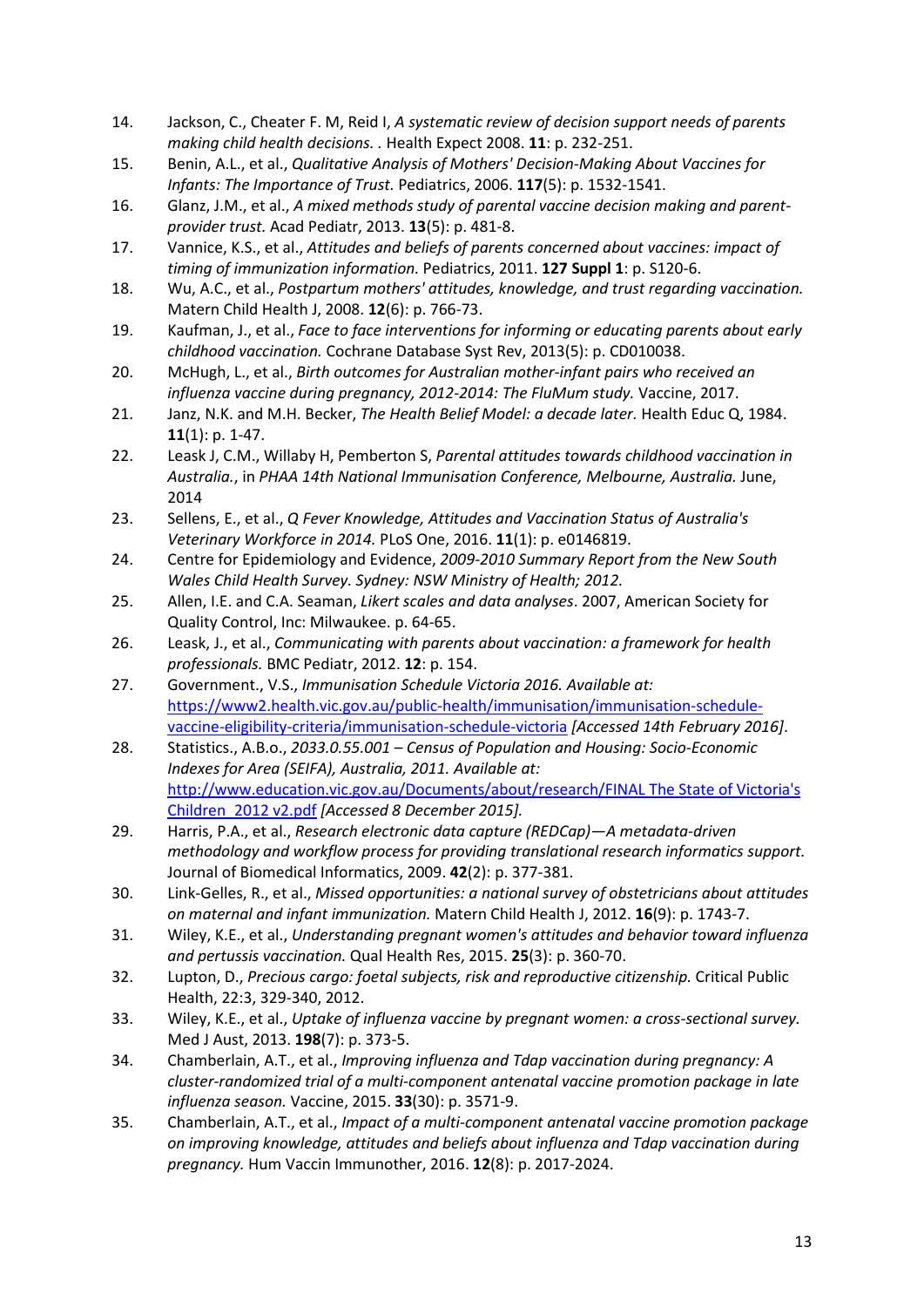- 36. Saitoh, A., et al., *Perinatal immunization education improves immunization rates and knowledge: a randomized controlled trial.* Prev Med, 2013. **56**(6): p. 398-405.
- 37. Dubé, E., et al., *How do Midwives and Physicians Discuss Childhood Vaccination with Parents?* Journal of Clinical Medicine, 2013. **2**(4): p. 242-259.
- 38. Lee, T., et al., *Beliefs and practices of Ontario midwives about influenza immunization.* Vaccine, 2005. **23**(13): p. 1574-1578.

Table 1: Demographics of study participants surveyed in pregnancy, by location

|                                | <b>Vic</b>  | <b>SA</b>   | <b>WA</b>   | <b>Total</b> |
|--------------------------------|-------------|-------------|-------------|--------------|
| Mean pregnancy gestation       | 31          | 32          | 31          | 31           |
| (median (IQR))                 | $(24 - 36)$ | $(22 - 36)$ | $(25 - 34)$ | $(25 - 34)$  |
| Level of education $n$ (%)     |             |             |             |              |
| $<$ Year 12                    | 16(6)       | 19(10)      | 39(16)      | 74(10)       |
| Year 12                        | 32(10)      | 35(18)      | 38(16)      | 105(14)      |
| TAFE / Apprenticeship          | 38(12)      | 33(18)      | 41(18)      | 112(16)      |
| <b>University Degree</b>       | 228(72)     | 104(54)     | 116(50)     | 448(60)      |
| Total                          | 314         | 191         | 234         | 739          |
| Country of Birth n (%)         |             |             |             |              |
| Australia                      | 181(58)     | 151(78)     | 122(52)     | 454(62)      |
| Other                          | 133(42)     | 41(22)      | 112(48)     | 286(38)      |
| Total                          | 314         | 192         | 234         | 740          |
| Marital status n (%)           |             |             |             |              |
| Single/Never married           | 16(6)       | 21(10)      | 17(8)       | 54(8)        |
| Married / De-facto /Partnered  | 296(94)     | 165(86)     | 212(90)     | 673(92)      |
| Separated / Divorced / Widowed | 2(0)        | 5(2)        | 5(2)        | 12(2)        |
| Total                          | 314         | 191         | 234         | 739          |
| No of Children n (%)           |             |             |             |              |
| $0$ (first child)              | 241 (58)    | 113(50)     | 91 (35)     | 445 (49)     |
| $\mathbf{1}$                   | 128(31)     | 64(29)      | 98 (38)     | 290 (32)     |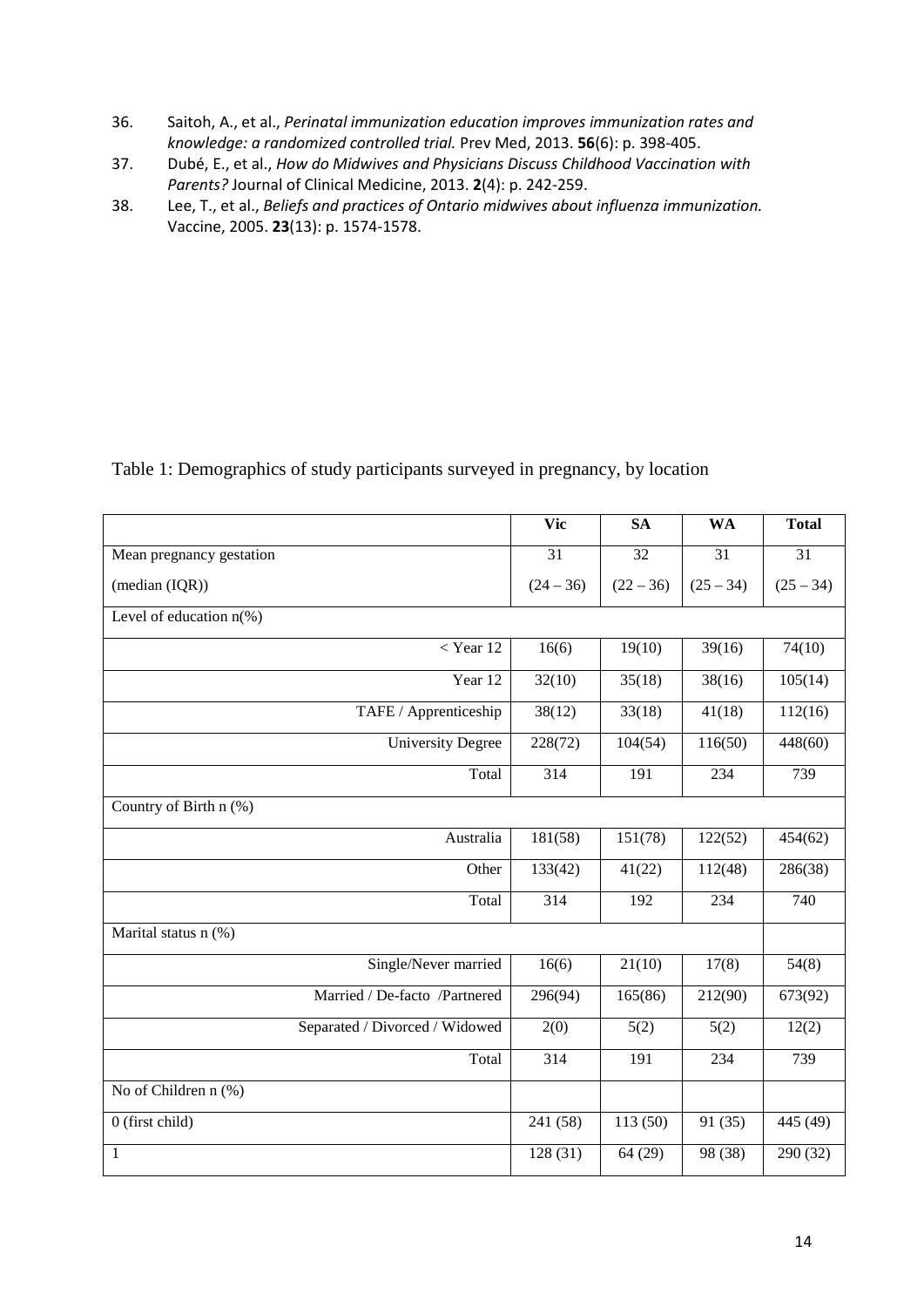| 2                                         | 31(7)   | 36(16)  | 44 (17) | 111(12) |
|-------------------------------------------|---------|---------|---------|---------|
| 3                                         | 11(3)   | 9(4)    | 15(6)   | 35(4)   |
| $>=$ 4                                    | 4(1)    | 4(2)    | 12(5)   | 20(2)   |
| Aboriginal / Torres Strait Islander n (%) |         |         |         |         |
| No                                        | 303(96) | 179(94) | 216(92) | 698(94) |
| Yes                                       | 11(4)   | 11(6)   | 18(8)   | 40(6)   |
| Total                                     | 314     | 190     | 234     | 738     |

Table 2: Position regarding vaccinations for unborn child during pregnancy, by parity

| <b>Position on</b>                                                                                    | <b>First child</b>    |                                          |                      |                                             | 1 or more children    |                                          |                      |                                             |
|-------------------------------------------------------------------------------------------------------|-----------------------|------------------------------------------|----------------------|---------------------------------------------|-----------------------|------------------------------------------|----------------------|---------------------------------------------|
| vaccinations for<br>unborn child                                                                      | <b>Vic</b><br>$n$ (%) | <b>SA</b><br>$n\left(\frac{0}{0}\right)$ | <b>WA</b><br>$n$ (%) | <b>Total</b><br>$n\left(\frac{9}{6}\right)$ | <b>Vic</b><br>$n$ (%) | <b>SA</b><br>$n\left(\frac{6}{6}\right)$ | <b>WA</b><br>$n$ (%) | <b>Total</b><br>$n\left(\frac{0}{0}\right)$ |
| I have not heard<br>about vaccinations                                                                | 18(7)                 | 6(5)                                     | 3(3)                 | 27(6)                                       | 3(2)                  | 1(1)                                     | 2(1)                 | 6(1)                                        |
| I have heard about<br>vaccinations but have<br>not thought about<br>vaccinating my<br>unborn child    | 24(10)                | 11(10)                                   | 9(10)                | 44(10)                                      | 6(3)                  | 3(3)                                     | 9(5)                 | 18(4)                                       |
| I have thought about<br>vaccinations for my<br>unborn child, but am<br>undecided about<br>giving them | 19(8)                 | 15(13)                                   | 16(18)               | 50(11)                                      | 3(2)                  | 9(8)                                     | 15(9)                | 27(6)                                       |
| I have decided what<br>I will do in regards<br>to vaccinating my<br>unborn child                      | 180(75)               | 81 (72)                                  | 63(69)               | 324(73)                                     | 160(93)               | 100(89)                                  | 143(85)              | 403 (89)                                    |
| Total $(n)$                                                                                           | 241                   | 113                                      | 91                   | 445                                         | 172                   | 113                                      | 169                  | 454                                         |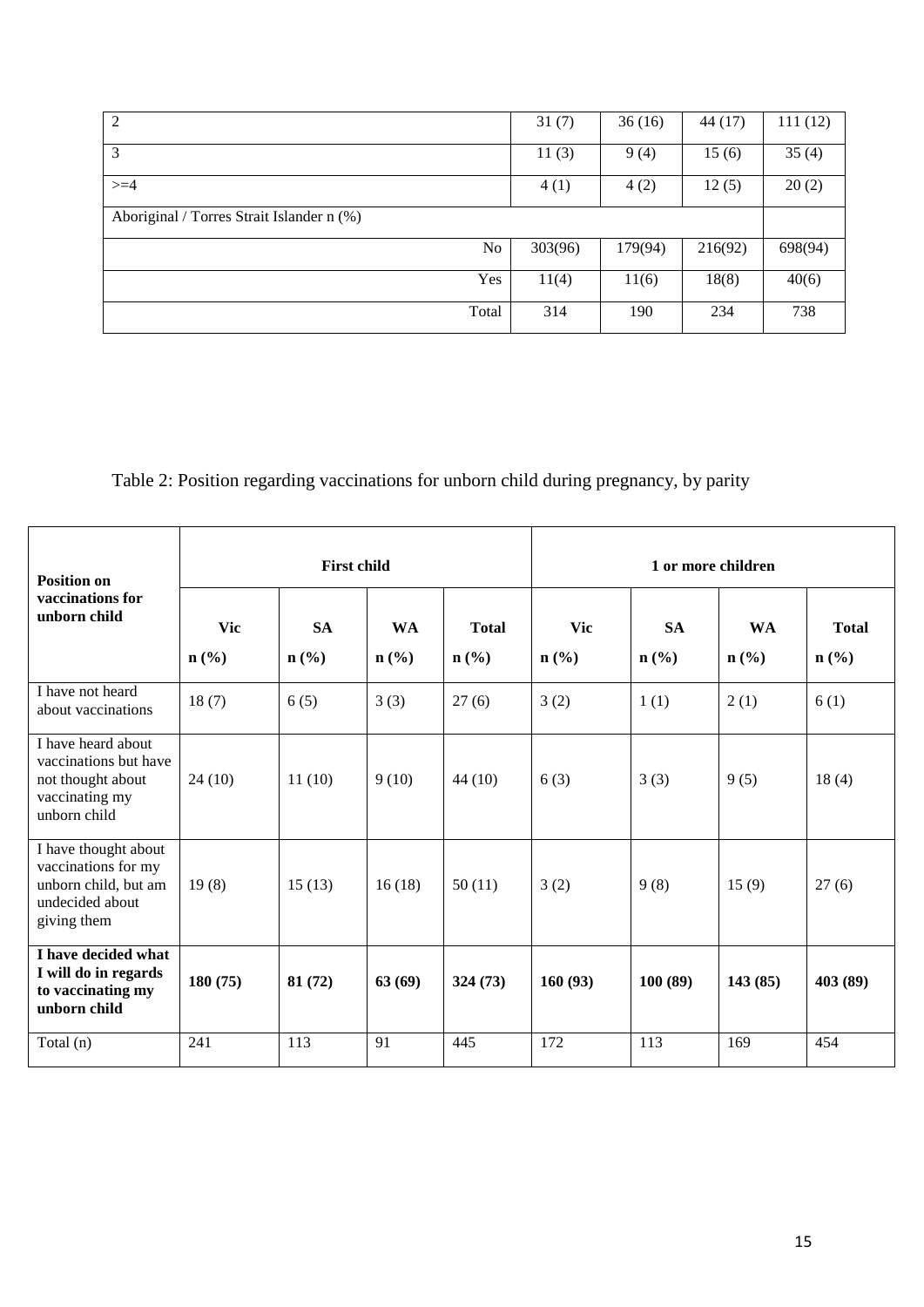Table 3: Plans to vaccinate unborn child according to the Vaccine Communication Framework (VCF), by parity

| <b>First child</b> | Unquestioning<br>$acceptor - no$<br>concerns, give<br>all vaccines<br>n(%) | <b>Cautious</b><br>$acceptor -$<br>minor<br>concerns,<br>give all<br>vaccines<br>$n\left(\frac{9}{6}\right)$ | Hesitant-<br>serious<br>concerns,<br>give all<br>vaccines<br>$n$ (%) | <b>Delayed or</b><br>selective<br>vaccinator<br>serious<br>concerns;<br>delay 1 or<br>more<br>vaccines<br>$n\left(\frac{0}{0}\right)$ | Refuser -<br>serious<br>concerns<br>refuse all<br>vaccines<br>$n\left(\frac{0}{0}\right)$ | <b>Total</b><br>$n\left(\frac{0}{0}\right)$ |
|--------------------|----------------------------------------------------------------------------|--------------------------------------------------------------------------------------------------------------|----------------------------------------------------------------------|---------------------------------------------------------------------------------------------------------------------------------------|-------------------------------------------------------------------------------------------|---------------------------------------------|
| N <sub>o</sub>     | 271(67.4)                                                                  | 111(27.6)                                                                                                    | 7(1.7)                                                               | 7(1.7)                                                                                                                                | 6(1.5)                                                                                    | 402                                         |
| Yes                | 194(60.2)                                                                  | 100(31.1)                                                                                                    | 17(5.3)                                                              | 7(2.2)                                                                                                                                | 4(1.2)                                                                                    | 322                                         |
| Total              | 456 (64.2)                                                                 | 211(29.1)                                                                                                    | 24(3.3)                                                              | 14(1.9)                                                                                                                               | 10(1.4)                                                                                   | 704                                         |

Table 4: Percentage of parents who agreed (strongly / moderately / slightly) with the following attitudes and behaviours about childhood vaccination, by parity

| Vaccine attitudes and<br><b>behaviours</b>                                                          | $\mathbf n$     | <b>First child</b><br>$\mathbf{n}(\%)$ | 1 or more<br>children<br>$n\left(\frac{0}{0}\right)$ |          | p-value |
|-----------------------------------------------------------------------------------------------------|-----------------|----------------------------------------|------------------------------------------------------|----------|---------|
| 1. I would do whatever it takes to<br>get my child fully vaccinated                                 | 887             | 420 (96)<br>424 (94)                   |                                                      | 824 (95) | 0.312   |
| 2. When it comes to vaccines for<br>my child, I will take any that are<br>on offer                  | 884             | 368 (84)                               | 407 (91)                                             | 775 (88) | 0.0001  |
| 3. Vaccines will be important for<br>my child                                                       | 883<br>428 (98) |                                        | 436 (98)                                             | 864 (98) | 0.79    |
| 4. I worry that vaccines will do<br>my child more harm than good                                    | 881<br>108(25)  |                                        | 73 (16)                                              | 181 (21) | 0.002   |
| 5. I think it will be difficult to get<br>my child vaccinated                                       | 880             | 71 (16)                                | 57 (13)                                              | 128(15)  | 0.15    |
| 6. I think that the current schedule<br>of recommended vaccines will be<br>appropriate for my child | 876             | 403 (93)                               | 413 (94)                                             | 816 (93) | 0.73    |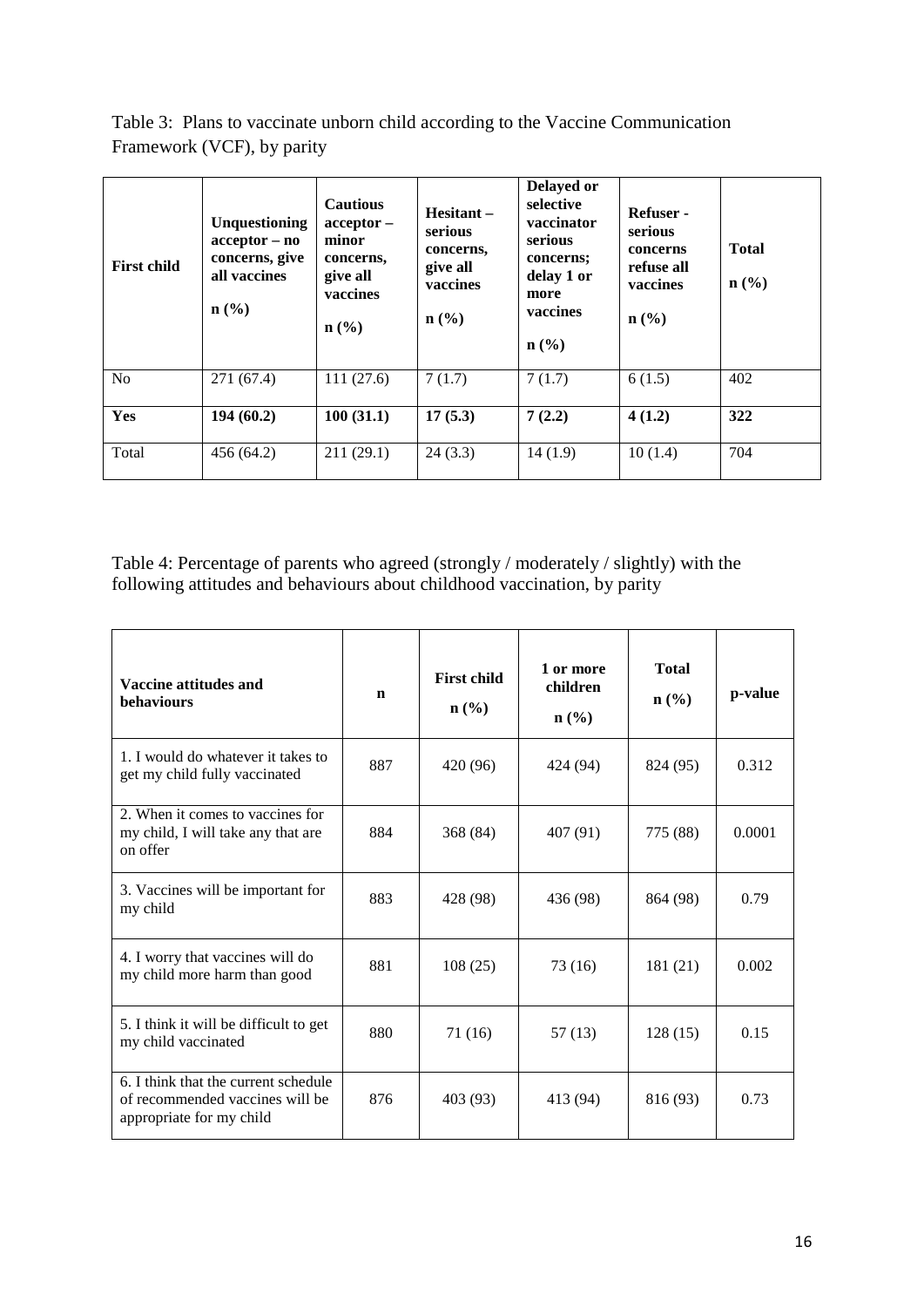| 7. Vaccines will be safe for my<br>child                                                                                               | 875 | 412 (95) | 421 (95) | 833 (95) | 0.95 |
|----------------------------------------------------------------------------------------------------------------------------------------|-----|----------|----------|----------|------|
| 8. Vaccines will be effective for<br>my child                                                                                          | 873 | 418 (97) | 423 (96) | 841 (96) | 0.75 |
| 9. Vaccines will be necessary to<br>protect my child                                                                                   | 873 | 420 (97) | 423 (96) | 843 (97) | 0.49 |
| 10. The current childhood<br>vaccination schedule is designed<br>by experts who care about<br>children's health                        | 872 | 423 (98) | 423 (96) | 846 (97) | 0.12 |
| 11. It is important for my child to<br>be vaccinated in order to protect<br>others in the community                                    | 871 | 417 (97) | 421 (96) | 838 (96) | 0.41 |
| 12. Because other children are<br>vaccinated, it isn't necessary to<br>have my child vaccinated                                        | 869 | 33(8)    | 19(4)    | 52(6)    | 0.04 |
| 13. I would give my child any<br>new vaccine that was available,<br>even if it was not on the National<br><b>Immunisation Schedule</b> | 867 | 189 (44) | 254 (58) | 443 (51) | 0.00 |

Table 5: Percentage of parents who agreed (strongly / moderately / slightly) with the following statement regarding their vaccine concerns about childhood vaccination, by parity

| <b>Vaccine concerns</b>                                                 | $\mathbf n$ | <b>First child</b><br>$\mathbf{n}(\%)$ | 1 or more<br>children<br>$\mathbf{n}(\%)$ | <b>Total</b><br>$\mathbf{n}(\%)$ | p-value |
|-------------------------------------------------------------------------|-------------|----------------------------------------|-------------------------------------------|----------------------------------|---------|
| 1. Children get too many vaccines<br>during the first two years of life | 859         | 152(36)                                | 103(24)                                   | 255(30)                          | 0.00    |
| 2. Children's immune systems<br>could be weakened by vaccines           | 857         | 122 (29)                               | 72 (17)                                   | 194 (23)                         | 0.00    |
| 3. Vaccines contain ingredients that<br>can cause serious harm          | 856         | 122(29)                                | 77 (18)                                   | 199 (23)                         | 0.00    |
| 4. The pain of vaccine needles is<br>too great for children to bear     | 853         | 63(15)                                 | 52 (12)                                   | 155(14)                          | 0.23    |